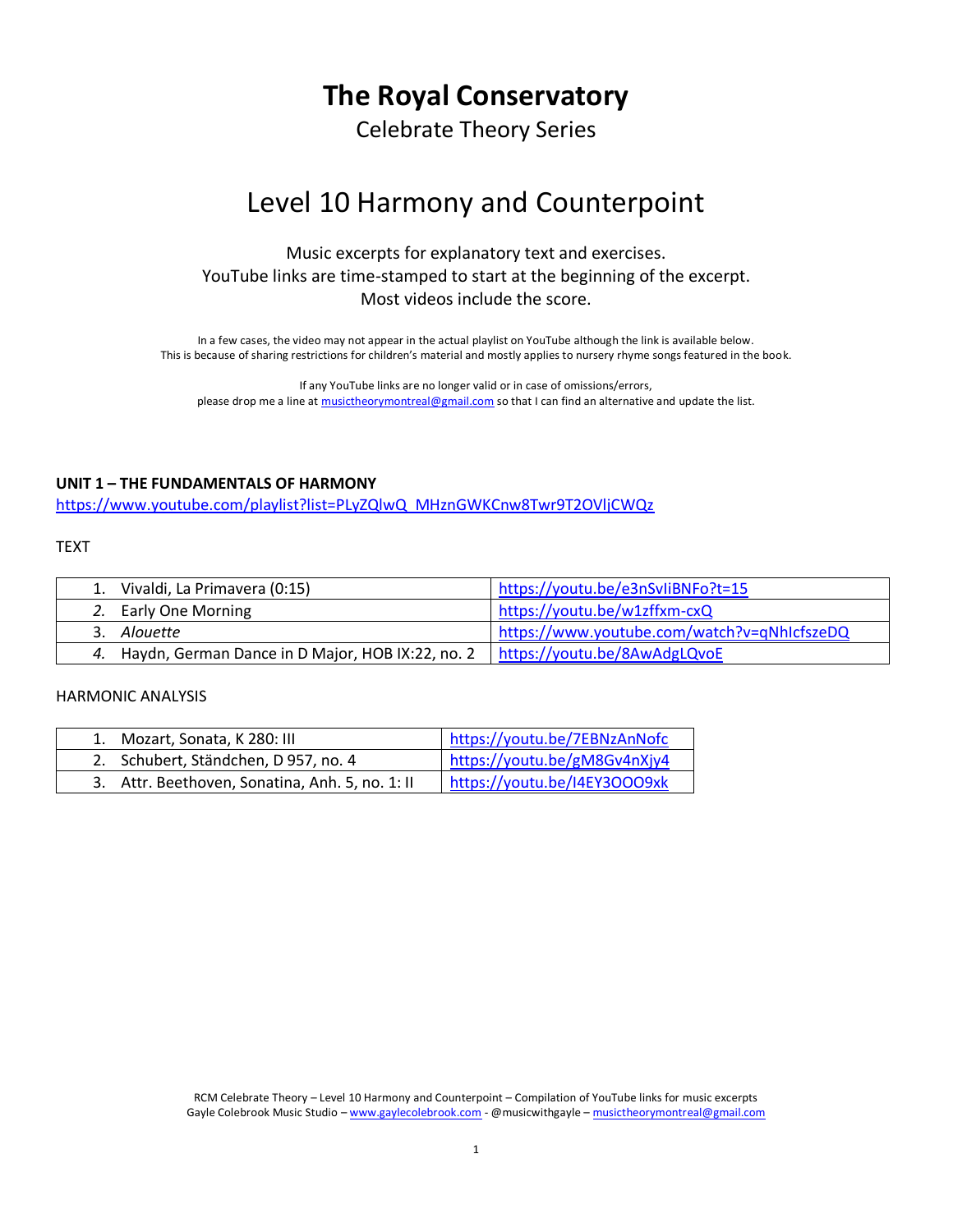# **UNIT 2 – SEVENTH CHORDS**

[https://www.youtube.com/playlist?list=PLyZQlwQ\\_MHzmnBlHzCB0LUCv4dHG7QiQA](https://www.youtube.com/playlist?list=PLyZQlwQ_MHzmnBlHzCB0LUCv4dHG7QiQA)

## TEXT

| 1. Schumann, Ich grolle nicht, op. 48, no. 7 (0:18) | https://youtu.be/BfqfKIsXj2Y?t=18   |
|-----------------------------------------------------|-------------------------------------|
| 2. Schubert, Moment Musical, D 780, no. 6 (16:56)   | https://youtu.be/kj3ok01A7KU?t=1016 |
| 3. Bach, Werde munter, mein Gemüte, BVW 55 no. 5    | https://youtu.be/1 NW7O6cX-Y        |
| 4. Haydn, Sonata, Hob. XVI:30: III                  | https://youtu.be/kB-GIX PzrA        |

| 1. Bach, Ach was soll ich Sünder machen, BWV 259 | https://youtu.be/M5VJnquRU6U       |
|--------------------------------------------------|------------------------------------|
| 2. Bach, French Suite No. 5, BWV 816: VII (1:20) | https://youtu.be/A3KM97XJGnM?t=80  |
| 3. Satie, Gymnopédie No. 1                       | https://youtu.be/eW33wN2EufY       |
| 4. Byrd, Pavan ("The Earl of Salisbury") (0:10)  | https://youtu.be/cxi2vrtTSSY?t=10  |
| Grieg, Holberg Suite, op. 40: IV (2:46)<br>5.    | https://youtu.be/yCJYB3nZPv8?t=160 |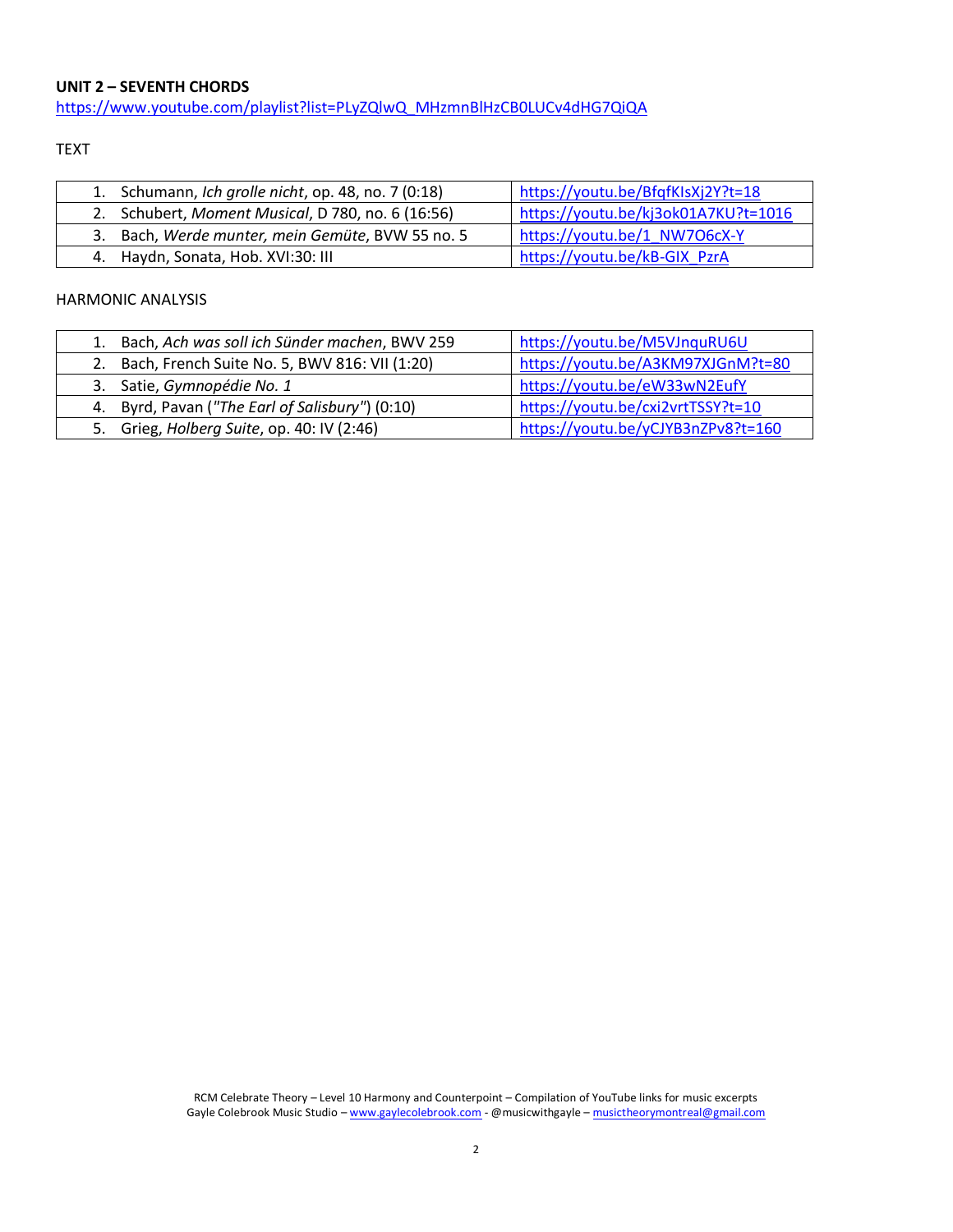**UNIT 3 - SEQUENCES** [https://www.youtube.com/playlist?list=PLyZQlwQ\\_MHzlFtrGYRvqplGgcAFjfXltX](https://www.youtube.com/playlist?list=PLyZQlwQ_MHzlFtrGYRvqplGgcAFjfXltX)

TEXT

| 1. Kuhlau, Sonatina, op. 88, no. 3: III (0:57)   | https://youtu.be/N6kCysuTWxg?t=57  |
|--------------------------------------------------|------------------------------------|
| Beethoven, Sonata, op. 2, no. 2: IV (2:19)<br>2. | https://youtu.be/EullVulRt3Q?t=139 |
| 3. Chopin, Etude, op. 25, no. 9 (0:30)           | https://youtu.be/6hc5FKmr3FA?t=30  |
| 4. Handel, Messiah: Part 1 (2:55)                | https://youtu.be/iAGRRdjOy6A?t=175 |
| 5. Pachelbel, Canon and Gigue: I (0:15)          | https://youtu.be/es 3F3TLJS0?t=15  |

| Mozart, Sonata, K 545: I<br>1.                         | https://youtu.be/dNbqRC4xtEg       |
|--------------------------------------------------------|------------------------------------|
| Bach, Cello Suite, BWV 1008: Prelude<br>2.             | https://youtu.be/IQgYa1UISDQ?t=36  |
| Bach, Little Prelude No. 2 BWV 924<br>3.               | https://youtu.be/Ra9k6_yQd2o       |
| Handel, Messiah: Part 1 (0:18)<br>4.                   | https://youtu.be/owcn6fgYwpw?t=18  |
| Grieg, Holberg Suite, op. 40: III (1:25)<br>5.         | https://youtu.be/GwTPfVGXY8Y?t=85  |
| Bach, Prelude, BWV 866<br>6.                           | https://youtu.be/FzwlNtcWV34       |
| Bach, Invention, BWV 779 (0:42)<br>7.                  | https://youtu.be/-wfkUYsbOxM       |
| Schubert, Impromptu, op. 90, D 899, no. 2 (0:23)<br>8. | https://youtu.be/pGbh_oAwuOE?t=23  |
| Bach, Violin Sonata, BWV 1001: IV (0:10)<br>9.         | https://youtu.be/yOcSChPIpkM?t=10  |
| 10. Mozart, Piano Concerto, K 488: I (8:08)            | https://youtu.be/bkSVeH4zoFI?t=488 |
| 11. Mozart, Sonata, K 332: I (6:15)                    | https://youtu.be/lozekFVaTgg?t=375 |
| 12. Brahms, Intermezzo, op. 117, no. 2 (5:50)          | https://youtu.be/w4nnjhHe15U?t=350 |
| 13. Bach, French Suite no. 5, BWV 816: IV              | https://youtu.be/ffZnrJpQmZY       |
| 14. Bach, Italian Concerto, BWV 971: III               | https://youtu.be/kwH_Gw-PHPE       |
| 15. Beethoven, Sonata, op. 109: I                      | https://youtu.be/8JZGiY--2LM       |
| 16. Mozart, Violin Sonata, K 379: II                   | https://youtu.be/HP4-PzpJ2iU       |
| 17. Paganini Caprice, op. 1, no. 24                    | https://youtu.be/PZ307sM0t-0?t=15  |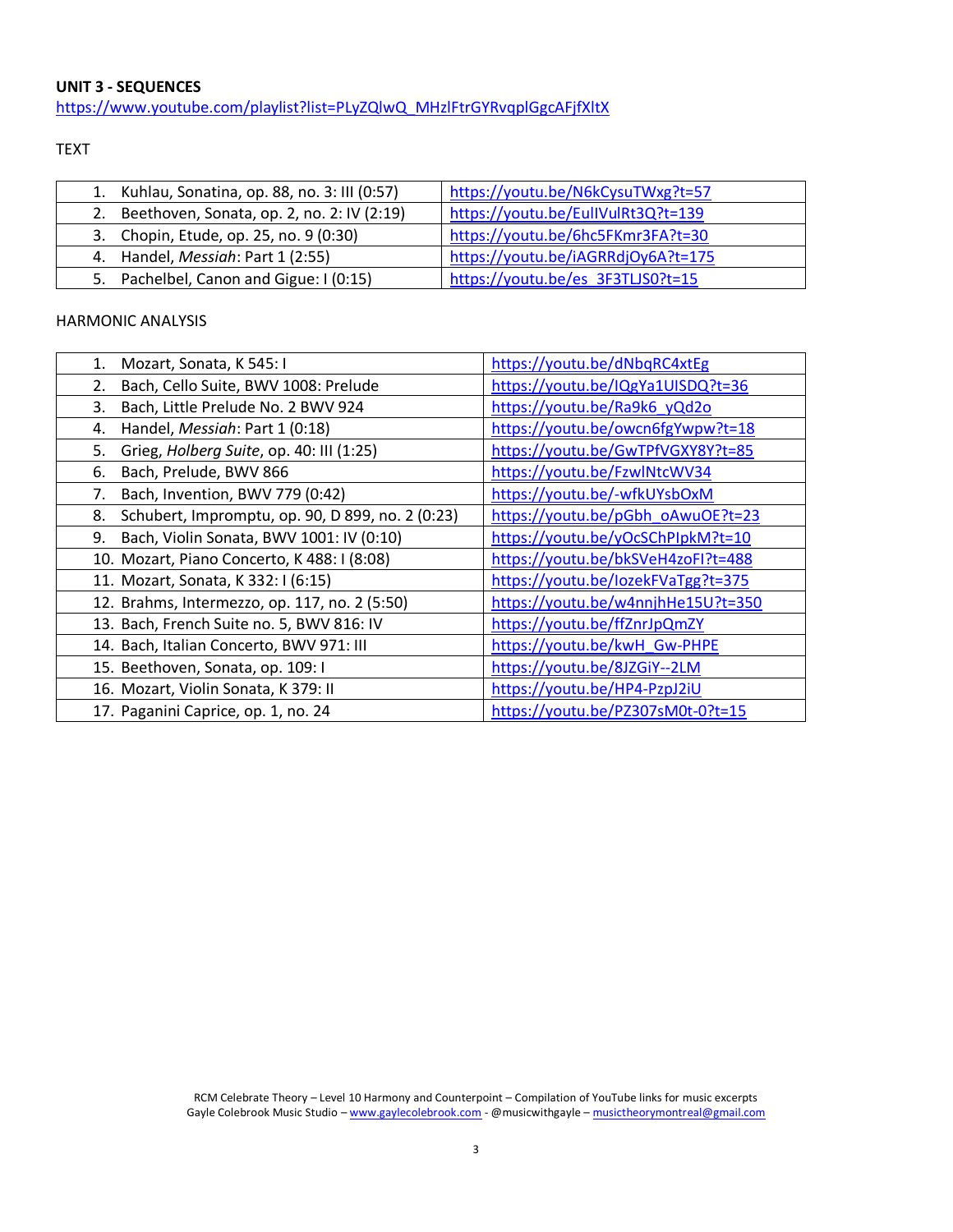## **UNIT 4 – LEADING-TONE SEVENTH CHORDS**

[https://www.youtube.com/playlist?list=PLyZQlwQ\\_MHzmKmcQBeAU2M8K0tZAhL19y](https://www.youtube.com/playlist?list=PLyZQlwQ_MHzmKmcQBeAU2M8K0tZAhL19y)

#### TEXT

| 1. Gluck, Orfeo ed Euridice: act 1        | https://youtu.be/kLUF9pFsnHE      |
|-------------------------------------------|-----------------------------------|
| 2. Beethoven, Sonata, op. 10 no. 1        | https://youtu.be/GuMzYleEPRE      |
| 3. Wagner, Das Rheingold (0:10)           | https://youtu.be/kf0uA1PfZqE?t=10 |
| 4. Mozart, Das Veilchen, K 476 (1:50)     | https://youtu.be/zDSSLo0OSMw?t=70 |
| 5. Schubert, Gretchen am Spinnrade, D 118 | https://youtu.be/MY0eeotSDi8      |

| Schubert, Ländler, D 366, no. 4<br>1.                 | https://youtu.be/ kL tkvyR-w       |
|-------------------------------------------------------|------------------------------------|
| Chopin, Mazurka, op. 17, no. 3<br>2.                  | https://youtu.be/Ehzhco-UAxY       |
| Schumann, Carnaval, op. 9, no. 11<br>3.               | https://youtu.be/ihs68fFnT4Y       |
| Mendelssohn, Sonata, op. 105: I<br>4.                 | https://youtu.be/3Tz-D33q7sk       |
| Beethoven, Sonata op. 2, no. 1: IV (6:58)<br>5.       | https://youtu.be/H-PugndNGV4?t=418 |
| Schumann, Carnaval, op. 9, no. 4<br>6.                | https://youtu.be/kD66Hk-PBjY       |
| Schubert, Der Tod und das Madchen, D 531 (0:15)<br>7. | https://youtu.be/-NmHOFbCLpA?t=15  |
| Mozart, Sonata, K 333: III<br>8.                      | https://youtu.be/TiGKnxAnee0?t=94  |
| Haydn, String Quartet, op. 17, no. 5: III<br>9.       | https://youtu.be/tElh-4tV8L4       |
| 10. Bach, Cello Suite No. 2, BWV 1008: I              | https://youtu.be/ A7Uwp8IVus       |
| 11. Mozart, Sonata, K 457: I                          | https://youtu.be/taUm0cZreak       |
| 12. Haydn, Sonata, Hob. XVI:33: II                    | https://youtu.be/biSP9RCof6A       |
| 13. Mozart, Requiem, K 626                            | https://youtu.be/oZ7kluptKPA       |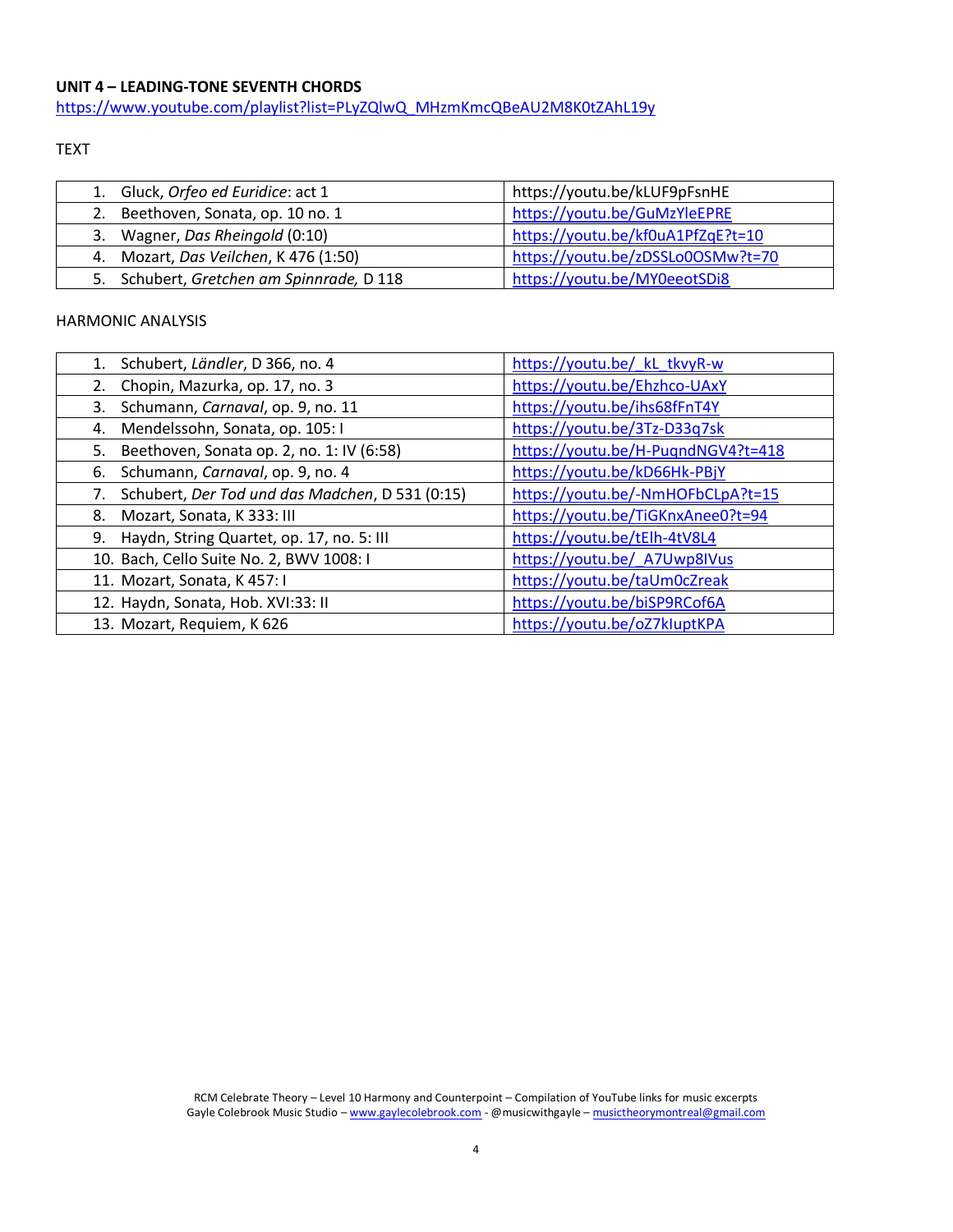#### **UNIT 5 – APPLIED CHORDS**

[https://www.youtube.com/playlist?list=PLyZQlwQ\\_MHzm7ZaiutTCg5QihKdOn1I-s](https://www.youtube.com/playlist?list=PLyZQlwQ_MHzm7ZaiutTCg5QihKdOn1I-s)

TEXT

| 1. Mozart, Piano Concerto, K 453: I (9:29) | https://youtu.be/jhb6WSyqNzA?t=569 |
|--------------------------------------------|------------------------------------|
| 2. Chopin, Étude, op. 25, no. 9            | https://youtu.be/6hc5FKmr3FA       |
| 3. Beethoven, Sonata, op. 53: I (1:06)     | https://youtu.be/I CMWOwLUKg?t=66  |
| 4. Beethoven, Sonata, op. 2, no. 3: II     | https://youtu.be/sKMTk9KYCXk       |

| 1. | Beethoven, Sonata, op. 14, no. 2: II (0:25)                | https://youtu.be/8AhS8f3fLNc?t=25   |
|----|------------------------------------------------------------|-------------------------------------|
|    | Beethoven, Sonata, op. 2, no. 3:1                          | https://youtu.be/3asWeutbY0c        |
| 3. | Beethoven, Andante Favori, WoO 57                          | https://youtu.be/flYJYJCgCkw        |
| 4. | Beethoven, Sonata, op. 53: I (0:58)                        | https://youtu.be/5q72vXcAW0o?t=58   |
| 5. | Beethoven, Sonata, op. 7: II                               | https://youtu.be/vxdutquL Kg        |
| 6. | Beethoven, Sonata, op. 13:1(1:46)                          | https://youtu.be/kqvBJc9lovl?t=106  |
|    | Beethoven, Sonata, op. 110: I (0:18)                       | https://youtu.be/H3S8slvoHoU?t=18   |
| 8. | Mozart, Sonata, K 311: III (9:09)                          | https://youtu.be/49oiE8Tj1UU?t=549  |
| 9. | Beethoven, Sonata, op. 10, no. 3: IV (43:32)               | https://youtu.be/9KilNvMTNTI?t=2612 |
|    | 10. Chopin, Ballade, op. 23 (3:44)                         | https://youtu.be/nW5po Z7YEs?t=214  |
|    | 11. Brahms, Variations on a Theme by Joseph Haydn, op. 56B | https://youtu.be/-5Wm MFnAto        |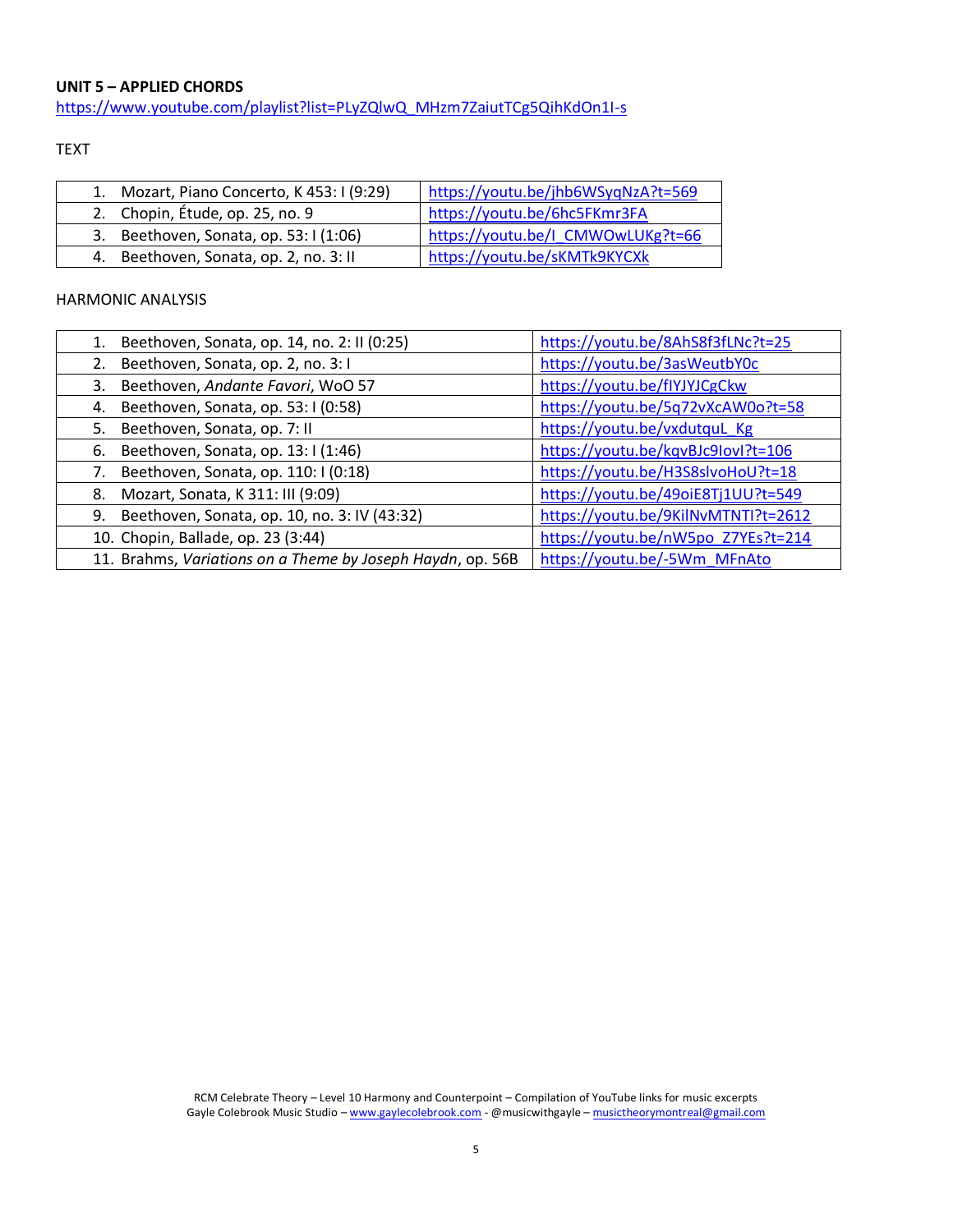# **UNIT 6 – MODULATION TO CLOSELY RELATED KEYS**

[https://www.youtube.com/playlist?list=PLyZQlwQ\\_MHznS2BVmWbIzQfhlRqcoByyd](https://www.youtube.com/playlist?list=PLyZQlwQ_MHznS2BVmWbIzQfhlRqcoByyd)

### TEXT

1. Kinberger, Gigue <https://youtu.be/pcj858YD4Ao>

| Bach, Es ist das Heil uns kommen her, BWV 86, no. 6 (Chorale No. 4)         | https://youtu.be/gl4FNanCrbc        |
|-----------------------------------------------------------------------------|-------------------------------------|
| Chopin, Prelude, op. 28, 20<br>2.                                           | https://youtu.be/XeX4X 1 lo0        |
| Bach, O Haupt voll Blut und Wunden, BWV 244, no. 53 (Chorale No. 80)<br>3.  | https://youtu.be/k9yp-sVrOjo        |
| Corelli, Präludium, op. 5, no. 5<br>4.                                      | https://youtu.be/CrKLM YbZ9Y        |
| Bach, Ein' feste Burg ist unser Gott, BWV 80, no. 8 (Chorale No. 273)<br>5. | https://youtu.be/BzbWSdzKvC0        |
| Mozart, Sonata, K 284: III<br>6.                                            | https://youtu.be/B2Cj9X1LZfU        |
| Beethoven, Sonata, op. 2, no. 1: III (24:15)                                | https://youtu.be/o5dL-65mKe0?t=1455 |
| Beethoven, Sonata, op. 10, no. 1:1(3:00)<br>8.                              | https://youtu.be/GuMzYleEPRE?t=190  |
| 9. Brahms, Waltz, op. 39, no. 15                                            | https://youtu.be/6Oy0w7eLgRk        |
| 10. Beethoven, Sonata, op. 10, no. 3: II (1:10)                             | https://youtu.be/I66Oh1uhicM?t=70   |
| 11. Humperdinck, Hänsel und Gretel                                          | https://youtu.be/Z7xQL6ob4QU?t=12   |
| 12. Chopin, Prelude, op. 28, no. 13                                         | https://youtu.be/GYLy-5lPI6w        |
| 13. Grieg, Holberg Suite, op. 40: III (1:05)                                | https://youtu.be/GwTPfVGXY8Y?t=65   |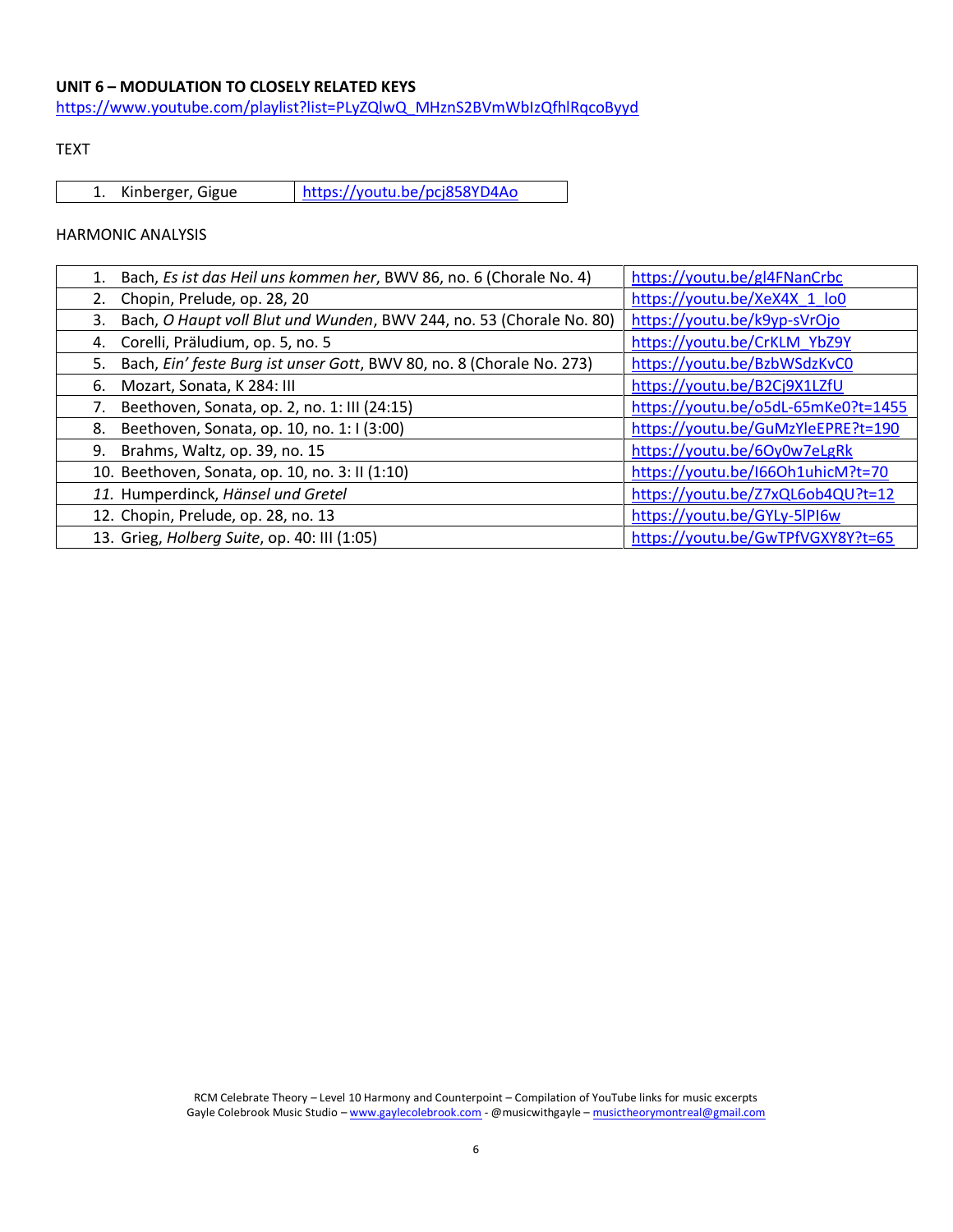# **UNIT 7 – THE V<sup>9</sup> AND V<sup>13</sup> CHORDS** [https://www.youtube.com/playlist?list=PLyZQlwQ\\_MHzlaSksZ8FBoFAXUDwERvc6m](https://www.youtube.com/playlist?list=PLyZQlwQ_MHzlaSksZ8FBoFAXUDwERvc6m)

### TEXT

| 1. Schubert, Waltz, op. 9a, D 365, no. 13 | https://youtu.be/ZibUX4lWi1s       |
|-------------------------------------------|------------------------------------|
| 2. Schumann, Träumerei, op. 15, no. 7     | https://youtu.be/ RmuTuVWXy4?t=68  |
| 3. Chopin, Ballade No. 2, op. 38 (1:47)   | https://youtu.be/NZfNAVQ6H4o?t=107 |
| 4. Chopin Prelude, op. 28, no. 20 (1:33)  | https://youtu.be/XeX4X 1 lo0?t=93  |

| 1. Chopin, Waltz, op. 64, no. 1                                | https://youtu.be/ToeH-sSM lk       |
|----------------------------------------------------------------|------------------------------------|
| 2. Schubert, Valse sentimentale, op. 50, D 779, no. 18 (13:49) | https://youtu.be/j K-MIW71ck?t=829 |
| 3. Mendelssohn, Song Without Words, op. 102, no. 2             | https://youtu.be/gUfosu1lqwY       |
| 4. Beethoven, Sonata, op. 31, no. 2: II                        | https://youtu.be/gUfosu1lqwY       |
| 5. Chopin, Prelude, op. 28, no. 7                              | https://youtu.be/MhJgn2Rsjxg       |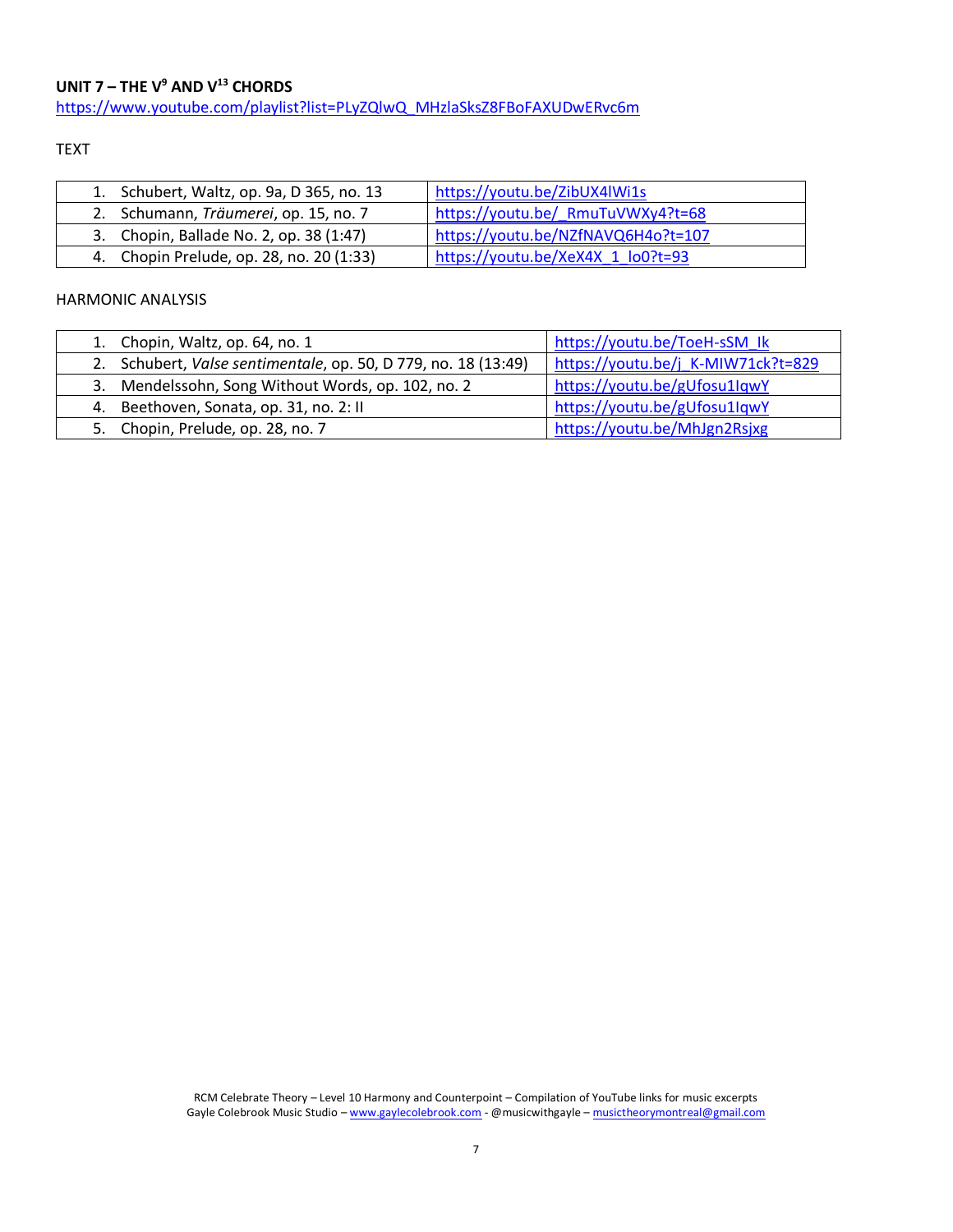# **UNIT 8 – CHORALE HARMONIZATION**

[https://www.youtube.com/playlist?list=PLyZQlwQ\\_MHzko1OF\\_crvvFzGYu\\_4aY1e5](https://www.youtube.com/playlist?list=PLyZQlwQ_MHzko1OF_crvvFzGYu_4aY1e5)

# TEXT

| 1. Bach, Ermunt're dich, mein schwacher Geist, BWV 248, no. 12<br>(Chorale No. 9) | https://youtu.be/z4MadOx8CQA      |
|-----------------------------------------------------------------------------------|-----------------------------------|
| 2. Bach, Schwing dich auf zu deinem Gott, BWV 40<br>(Chorale No. 142) (0:30)      | https://youtu.be/VLTWAGbweZE?t=30 |
| 3. Bach, Warum betrübst du dich, mein Herz, BWV 420<br>(Chorale No. 145) (0:22)   | https://youtu.be/ukt8yTa5A4M?t=22 |

#### HARMONIC ANALYSIS

| 1. | Bach, Meinen Jesum lass ich nicht, BWV 380 (Chorale No. 299)            | https://youtu.be/VjLXpbTuWO0 |
|----|-------------------------------------------------------------------------|------------------------------|
|    | 2. Bach, Herr, wie du willst, BWV 339 (Chorale No. 318)                 | https://youtu.be/i9MNAoxNjOk |
|    | 3. Bach, Nun Komm, der Heiden Heiland, BWV 36, no. 8 (Chorale No. 28)   | https://youtu.be/SZPIsYOAcKI |
|    | 4. Bach, Ich freue mich in dir, BWV 133, no. 6 (Chorale No. 60)         | https://youtu.be/qvsfkB7HDog |
|    | 5. Bach, Freu' dich sehr, o meine Seele, BWV 39, no. 7 (Chorale No. 67) | https://youtu.be/ihQAZRF2hcU |
|    | 6. Bach, O Haupt voll Blut and Wunden, BWV 277, no. 63 (Chorale No. 74) | https://youtu.be/k9yp-sVrOjo |
|    | Bach, Liebster Immanuel, Herzog, der Frommen, BWV 123, no. 6            | https://youtu.be/2RigS8gNn9k |
|    | (Chorale No. 194)                                                       |                              |

# SATB CHORALE HARMONIZATION

| 1. | Bach (attr.), Was bist du doch, o Seele, BWV 506 (Chorale No. 193)<br>(adapted)   | https://youtu.be/bTBC7IKD jw |
|----|-----------------------------------------------------------------------------------|------------------------------|
| 2. | Bach, Ach blieb bei uns, Herr Jesu Christ, BWV 253 (Chorale No. 177)<br>(adapted) | https://youtu.be/MEhqfEhxHhQ |
| 3. | Bach, Meine Seele erhebt den Herrn (Chorale No. 130)                              | https://youtu.be/bl3A 4E5ral |
| 4. | Bach, Lobt Gott, ihr Christen, allzugleich, BWV 151, no. 5 (Chorale No. 54)       | https://youtu.be/d2DVnye5MlY |
| 5. | Bach, Ich dank' dir schon durch deinen Sohn, BWV 349 (Chorale No. 188)            | https://youtu.be/Ggu3E 1efy4 |
| 6. | Bach, Alle Menschen müssen sterben, BWV 262 (Chorale No. 153)                     | https://youtu.be/8S4kbADsoBg |
|    | Bach, Nun danket allet Gott, BWV 252 (Chorale No. 330) (adapted)                  | https://youtu.be/piNKalhT7DI |
| 8. | Bach, Jesu, meine Freude, BWV 64, no. 8 (Chorale No. 138)                         | https://youtu.be/52AMeT6bMjE |
| 9. | Bach, Jesu, meine Freude, BWV 358 (Chorale no. 356)                               | https://youtu.be/Sqlbk0nx3v0 |
|    | 10. Bach, Auf, mein Herzl, BWV 145, no. 1 (adapted)                               | https://youtu.be/KmfdI2Kk8T8 |
|    | 11. Bach, Ach lieven Christen, seig getrost, BWV 256 (Chorale No. 31)             | https://youtu.be/a3ESRbScN9c |
|    | 12. Bach, Nicht so Traurig, nicht so sehr, BWV 384 (Chorale No. 149)              | https://youtu.be/Srr1Rke2d4A |

# **UNIT 9 – CREATING A SIXTEEN-MEASURE BAROQUE DANCE**

There are no YouTube links for this Unit.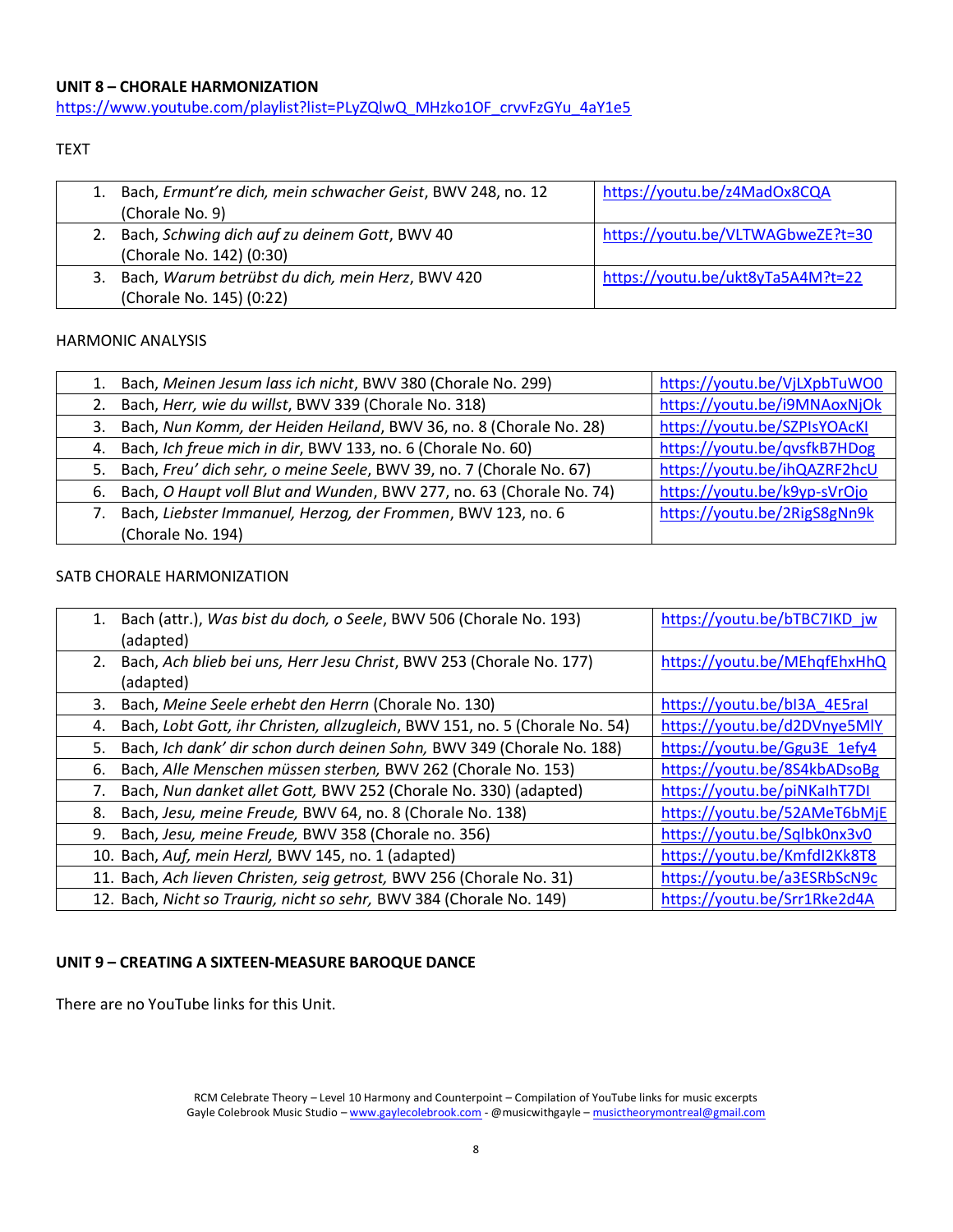# **UNIT 10 – FORMAL ANALYSIS**

[https://www.youtube.com/playlist?list=PLyZQlwQ\\_MHzkYqpDy1EZ3Z0\\_2PZc0yIWs](https://www.youtube.com/playlist?list=PLyZQlwQ_MHzkYqpDy1EZ3Z0_2PZc0yIWs)

# TEXT

| Beethoven, Sonata, op. 26: II                     | https://youtu.be/GimyyvPB0LU       |
|---------------------------------------------------|------------------------------------|
| 2. J.C. Bach, Sonata, op. 5, no. 6: III (8:05)    | https://youtu.be/iWiDTL yp0g?t=485 |
| 3. Mozart, Viennese Sonatina No. 1:1              | https://youtu.be/rLNtAx HaAo       |
| 4. Purcell, I Attempt from Love's Sickness to Fly | https://youtu.be/GW3NQpP6ZQI       |

# FORMAL ANALYSIS

|    | Kuhlau, Sonatina, op. 55 no. 1                  | https://youtu.be/WwcNixRd5P0       |
|----|-------------------------------------------------|------------------------------------|
|    | Haydn, Sonata, Hob. XVI:21: III (16:30)         | https://youtu.be/dxQo5ihBQR8?t=990 |
| 3. | Dussek, Sonatina, op.19/20, no. 1: II (1:22)    | https://youtu.be/X31qfbtLcQl?t=82  |
|    | 4. Clementi, Sonatina, op. 37, no. 3: II (7:53) | https://youtu.be/HqkVjC5N9GM?t=473 |
| 5. | Beethoven, Bagatelle, op. 33, no. 2             | https://youtu.be/LID C9VGXsU       |
| 6. | Mozart, Sonata, K 279: III                      | https://youtu.be/RdLcyGsg1zl       |
|    | Mozart, Sonata, K333: II                        | https://youtu.be/vkxbgmjzDq8       |
| 8. | Beethoven (attr.), Sonatina, Anh. 5, no. 2: II  | https://youtu.be/pA8cjdwnElk       |